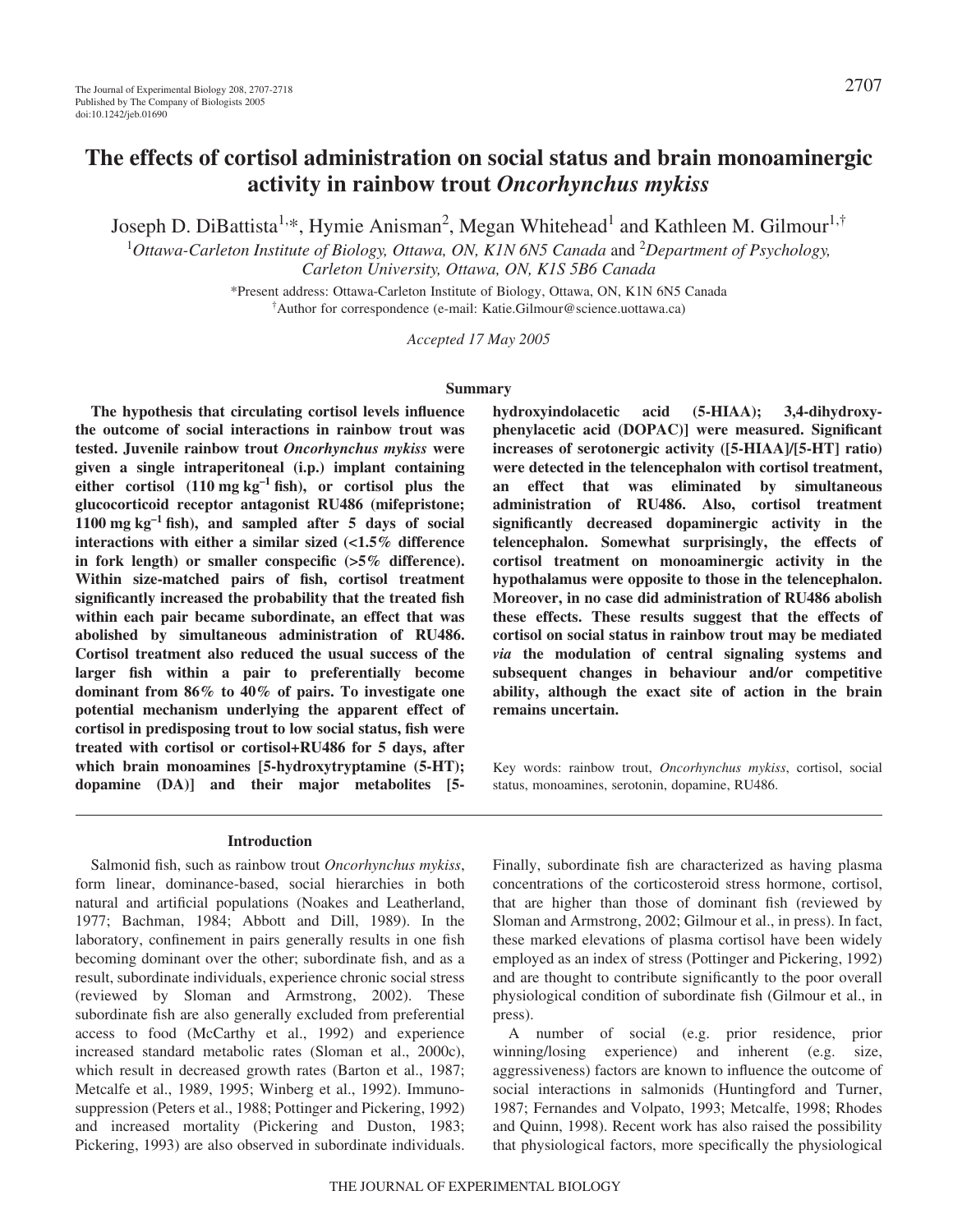condition of a fish, can impact on an individual's initial success during competitive interactions and affect its ultimate social status (e.g. Johnsson and Björnsson, 1994; Björnsson, 1997; Sloman et al., 2001). For example, Sloman et al. (2001) reported that plasma cortisol concentrations were significantly higher prior to pairing in size-matched rainbow trout that subsequently become subordinate, suggesting that individuals with high plasma cortisol levels are predisposed to become subordinate. In another study, experimental elevation of plasma cortisol concentrations reduced appetite, growth rate and condition in rainbow trout, and fin damage was greater in cortisol-treated trout held in mixed groups with untreated controls (Gregory and Wood, 1999). These data suggest that elevated cortisol concentrations might in fact be symptomatic of an individual fish's poor condition, placing it at a physiological and/or competitive disadvantage (Gregory and Wood, 1999). Thus, the main objective of the present study was to test the hypothesis that circulating cortisol concentrations affect the outcome of social interactions within pairs of rainbow trout. In particular, high plasma cortisol levels were predicted to predispose a fish to low social status. In accordance with the work of Gregory and Wood (1999), two possible mechanisms through which cortisol might influence social status can be envisaged. Elevated cortisol levels, by reducing physiological condition (Barton et al., 1987; Barton and Iwama, 1991; Gregory and Wood, 1999), could impact on competitive ability directly. Alternatively, interactions between cortisol and brain monoaminergic activity could affect competitive ability indirectly by modulating behaviour.

Many of the behavioural consequences of social status are thought to be the outcome of changes in brain monoaminergic activity that accompany victory or loss in competitive interactions (reviewed by Winberg and Nilsson, 1993). For example, subordinate fish generally exhibit significantly higher turnover of serotonin (5-HT), reflected by 5 hydroxyindolacetic acid (5-HIAA) accumulation and elevated 5-HIAA/5-HT ratios within the telencephalon, hypothalamus, and brain stem relative to dominant individuals (Winberg et al., 1991, 1992, 1993, 1997b). These social stress-induced increases of brain 5-HT activity are likely, at least in part, to be responsible for the marked behavioural inhibition commonly observed in subordinate fish; namely decreases in feeding, aggression, and spontaneous locomotor activity (Winberg and Nilsson, 1993; Winberg et al., 1997a; Øverli et al., 1998). In tetrapod vertebrates, experimentally elevated serotonergic activity causes a reversal of dominance relationships in a number of model systems (e.g. Sanchez and Hyttel, 1994; Villalba et al., 1997; Larson and Summers, 2001), suggesting that high brain 5-HT levels in these organisms have the capacity to act as antecedents for subordinance. Winberg et al. (1992) reported that the relationship between brain 5-HT turnover rate and social rank in fish developed through social interactions and was not caused by intrinsic differences in brain 5-HT activity. However, it is conceivable that high circulating cortisol levels could influence the outcome of social interactions by affecting

central monoaminergic activity, specifically increasing serotonergic activity and/or decreasing dopaminergic activity. These changes, in turn, could alter behaviour (reducing aggression, locomotion, etc.) in such a way as to reduce competitive ability, resulting in low social status. Thus, in the present study the hypothesis that circulating cortisol levels influence brain monoaminergic activity was also tested as one potential mechanism underlying any observed relationship between cortisol treatment and the outcome of social interactions.

### **Materials and methods**

## *Experimental animals*

Juvenile female freshwater rainbow trout *Oncorhynchus*  $mykiss$  Walbaum (mean mass  $\pm$  s.e.m., 86.79 $\pm$ 2.2 g,  $N=132$ ) were obtained from Linwood Acres Trout Farm (Campbellcroft, Ontario, Canada). All fish were held in large 1275 liter fibreglass stock tanks for several weeks at the University of Ottawa, supplied with flowing, aerated, dechloraminated city of Ottawa tapwater at a temperature of  $13\pm1\degree$ C and under a 12 h:12 h L:D photoperiod. Fish were then transported to Carleton University and housed in 780 liter fibreglass holding tanks until use; tanks were supplied with flowing, aerated, wellwater  $(16.5 \pm 1.5^{\circ}\text{C})$  and a 12 h:12 h photoperiod was also used. Throughout this period, fish were hand-fed to satiation every second day with a commercial trout food diet (Purina Trout Chow).

## *Experiment 1: The effects of cortisol treatment on the outcome of social interactions*

Fish were lightly (i.e. to the point of losing equilibrium) anaesthetized in a solution of benzocaine  $(0.05 \text{ g l}^{-1} \text{ ethyl-}p$ aminobenzoate) and initial masses and fork lengths were measured (mass  $76.8\pm2.4$  g; fork length  $186.1\pm2.1$  mm, *N*=98). Abbott and Dill (1985) reported that an initial length difference of as little as 5% was sufficient to ensure dominant status to the larger individual within pairs of rainbow trout. Therefore, two separate series of experiments were carried out. In the first, fish were paired with a conspecific that was sizemismatched by 5–20% on the basis of fork length. Each pair of fish was then randomly assigned to either a control group (14 pairs) or a cortisol treatment group (11 pairs), with the larger fish within the pair in each case receiving the treatment. In the second experimental series, fish were size-matched by fork length (<1.5% difference), and each pair of fish was randomly assigned to either a cortisol treatment group (14 pairs), or a cortisol plus RU486 treatment group (10 pairs), with one fish within the pair receiving the treatment. Because the objective of these experiments was to investigate the effect of elevated cortisol concentrations on the outcome of social interactions, sham treatment groups (treatment with coconut oil or cocoa butter alone) were not included in the experimental design. Both scrutiny of the literature, and pilot trials using sham-treated fish, revealed that fish respond unpredictably to sham treatment, with cortisol concentrations being elevated in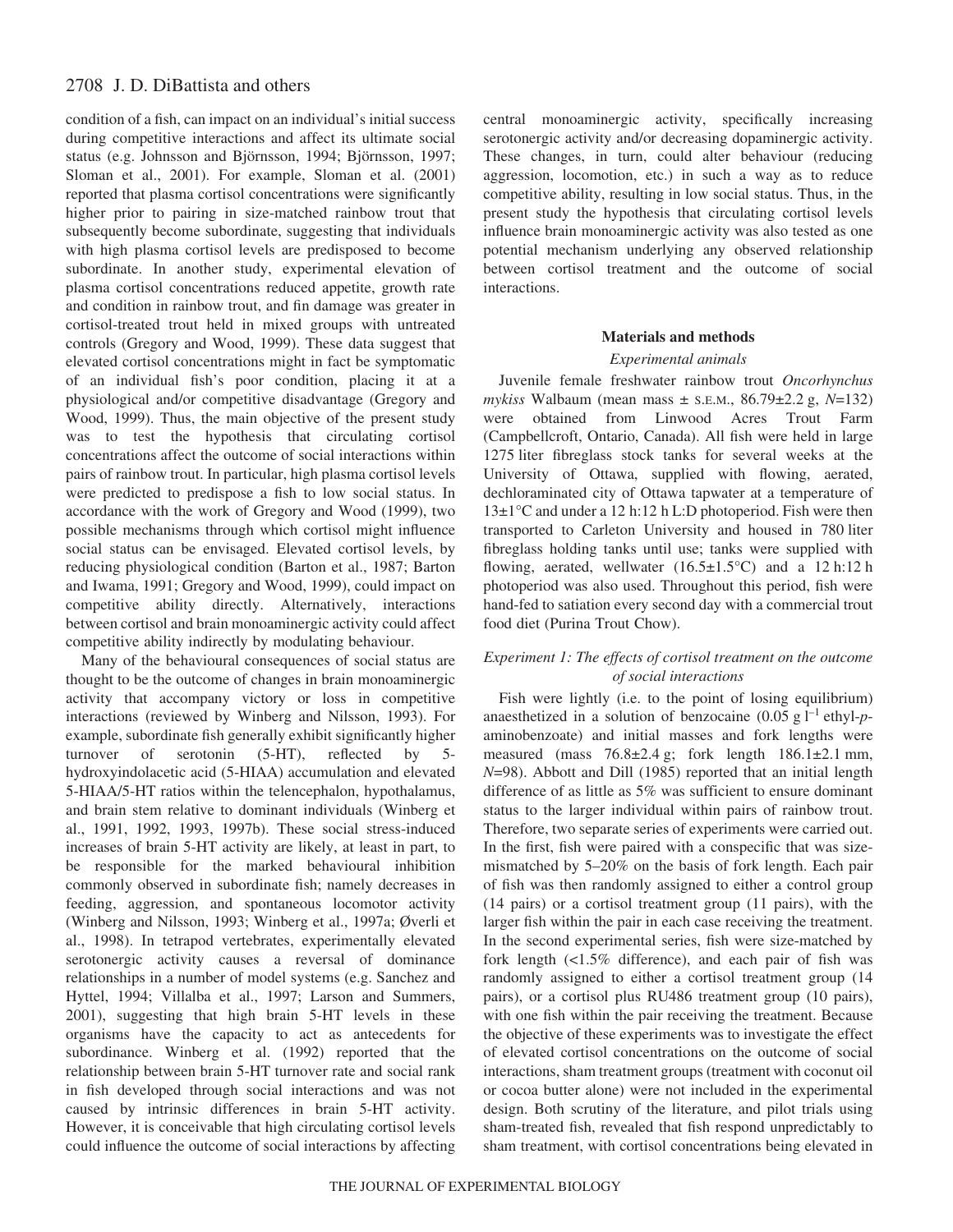some fish but not others. Such unpredictability would cloud comparisons between fish expected on the basis of their treatment group to have low cortisol levels, and those expected to have high cortisol levels, and therefore sham treatments were not employed.

Cortisol-treated fish received a coconut oil pellet  $(0.005 \text{ ml coconut oil g}^{-1}$  fish) containing dissolved cortisol (110 mg hydrocortisone 21-hemisuccinate  $kg^{-1}$  fish) in the intraperitoneal cavity. The coconut oil was injected as a liquid but solidified rapidly within the fish and acted as a solid implant for the remainder of the experiment. Previous work has demonstrated that a coconut oil vehicle allows the delivery of a prolonged, slow-release dose of cortisol within each injected fish (reviewed by Gamperl et al., 1994); the cortisol dose used was selected on the basis of pilot trials that indicated that this dose provided a physiologically relevant elevation of plasma cortisol values over the desired experimental period. Cortisol plus RU486 treatment was achieved by implanting a cocoa butter pellet  $(0.01 \text{ ml} \, \text{coca} \, \text{butter} \, \text{g}^{-1} \, \text{fish})$  containing a combination of dissolved cortisol (110 mg hydrocortisone 21hemisuccinate  $kg^{-1}$  fish) and the glucocorticoid receptor antagonist RU486 (1100 mg mifepristone  $kg^{-1}$  fish; Sigma, Oakville, ON, Canada). The concentration of RU486 was chosen on the basis of previous work indicating that treatment with this compound is most effective at a dose tenfold greater than that of cortisol (Vijayan et al., 1994). Control fish were untreated.

Following preparation, pairs of trout were placed in 40 l flow-through Plexiglas observation tanks. The fish were separated by an opaque perforated divider for a 48 h recovery and acclimation period, and the dividers were then removed to allow pairs of fish to interact; a small piece of PVC tubing was placed within each tank to provide shelter. Behavioural observations were carried out on all paired fish twice a day for 5 days, and the fish were then terminally sampled. During the experiment, fish were hand-fed to satiation with commercial trout food pellets once a day, after all observations had been carried out. Behaviour observations were first conducted 15 min after the opaque divider was removed, and then for 10 min each, once between 9:00 h and  $11:30h$  and once between  $15:00h$  and  $17:30h$ . The order of tank observation was randomized to account for any observational bias.

Social status was determined by assigning points to each fish based on its food acquisition, position, aggressive behaviour and fin damage; high scores in each case were indicative of dominant behaviour or characteristics. This method has been used previously for assigning social status among salmonids (Johnsson et al., 1996; Sloman et al., 2000a,b, 2001). In brief, to score fish on food acquisition, one pellet of food was dropped into the tank at the beginning of each observation period and the first fish to take the pellet was given a score of one, while the other fish scored zero points. Fish that maintained their position within the water column scored ten points, whereas fish that rested on the bottom of the tank or hid within the PVC tubing scored five points, and fish that

attempted to swim at the surface (a behaviour indicative of subordinance; Sloman et al., 2000a) scored zero points. Fish directing five or more aggressive attacks towards the other individual within an observation period were given a score of two, fish performing between one and four aggressive attacks were given a score of one, and those individuals performing no aggressive attacks received a score of zero. Finally, fish were scored according to the extent of dorsal and caudal fin damage sustained during the 5 day interaction period. The mean dorsal and caudal fin damage scores were calculated and then combined into a total fin score. Previous work demonstrated that the severity of fin damage is likely to reflect the social rank of the individual (Abbott and Dill, 1985; Moutou et al., 1998). Therefore, fish having no fin damage were given a score of three, minor damage  $\langle$  <30% of the fin missing) a score of two, severe damage (30–70% of the fin missing) a score of one, and very severe damage (>70% of the fin missing) a score of zero. A single behaviour score was calculated from all observations by means of a principal components analysis (PCA; SPSS 10.1) (Sloman et al., 2000c). The fish with the higher overall behaviour score within each pair was assigned dominant social status, whereas that with the lower score was classified as subordinate.

Fish were rapidly killed by immersion in a lethal dose of anaesthetic solution (ethyl-p-aminobenzoate,  $0.5$  g l<sup>-1</sup>). Pairs were removed simultaneously from their tanks and sampled within 1 min of each other; the sampling order within each pair was randomized to control for any sampling bias. Final masses and fork lengths were measured and a blood sample  $(\sim 1 \text{ ml})$ was removed by caudal puncture. Following centrifugation  $(13200\ g\$  for 3 min), plasma was removed, immediately frozen in liquid nitrogen, and subsequently stored at –80°C until analysis. Plasma cortisol concentrations were measured using a commercially available radioimmunoassay kit (ICN pharmaceuticals). The condition factor (CF) of each fish was calculated as  $CF = 100M_b/L^x$ , where  $M_b$ =mass of fish in grams, *L*=length of fish in cm, and *x*=slope of regression line for all fish of  $log M_b$  *vs*  $log L$  (~3). The specific growth rate (SGR) of each fish was calculated as  $SGR=[ln(M<sub>bFinal</sub>)-ln(M<sub>bInitial</sub>)]$  $\times$ 100/*D*, where *D*=number of days elapsed.

## *Experiment 2: The effect of cortisol administration on brain monoamine levels*

Fish were lightly anaesthetized in a solution of benzocaine  $(0.05 \text{ g l}^{-1} \text{ ethyl-}p\text{-aminobenzoate})$ , initial masses were measured (mass  $92.5 \pm 2.3$  g,  $N=34$ ) and fish were randomly placed within groups of twelve in 780 liter holding tanks. Following a 5 day acclimation period, fish were again lightly anaesthetized and injected intraperitoneally with a cocoa butter pellet  $(0.005 \text{ ml coconut oil g}^{-1}$  fish) containing dissolved cortisol (50 mg hydrocortisone 21-hemisuccinate  $kg^{-1}$  fish; *N*=10) or a combination of dissolved cortisol  $(50 \text{ mg hydrocortisone } 21\text{-hemisuccinate kg}^{-1}$  fish) and RU486 (500 mg mifepristone kg<sup>-1</sup> fish; *N*=12); an additional group of untreated fish served as controls (*N=*12). The group and tank sizes were chosen to avoid the formation of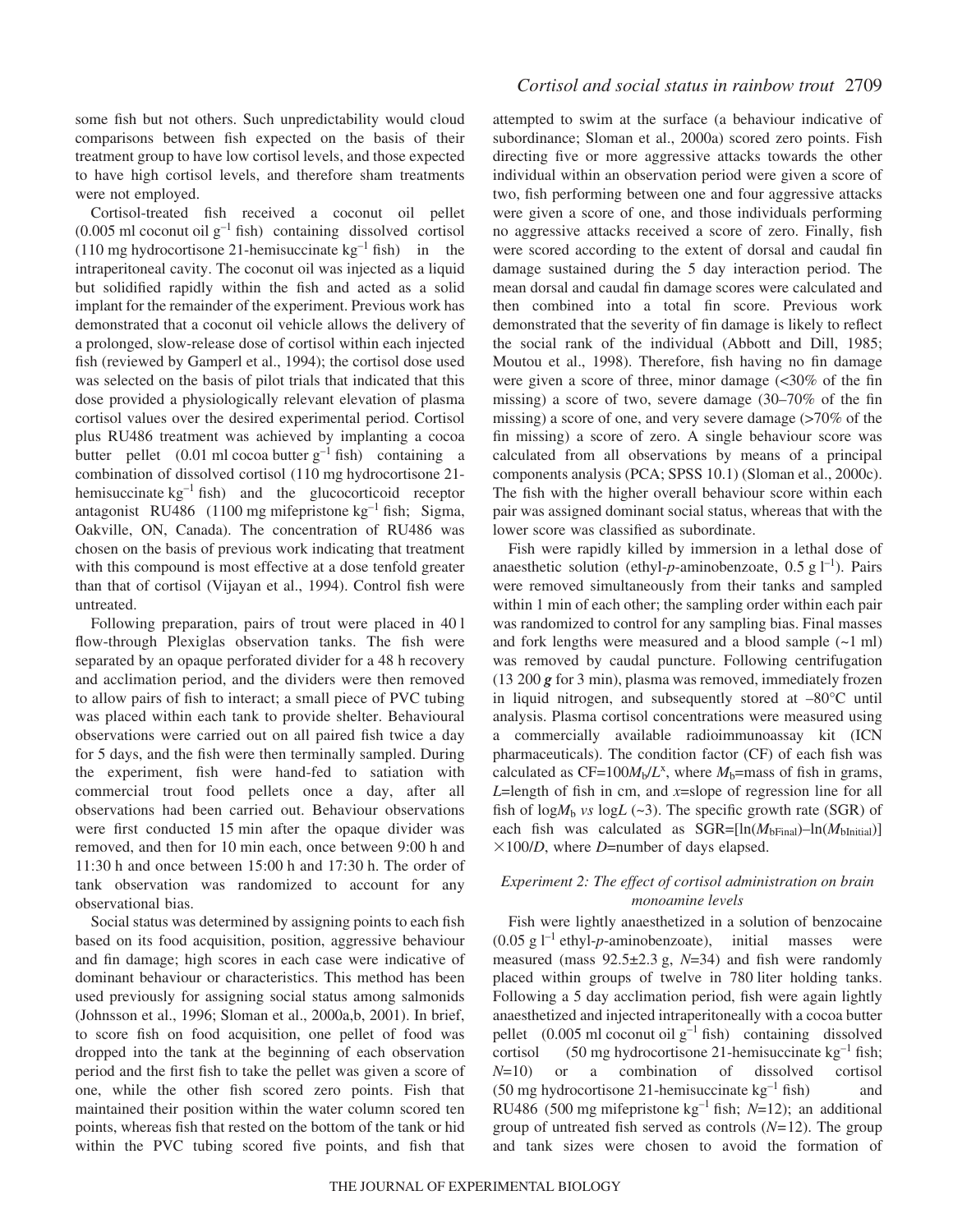dominance hierarchies, as hierarchy formation in this experiment would have a confounding effect on brain monoaminergic activities. In addition, fish were fed by scattering food on the water surface. Examination of the control group suggested that hierarchies did not form, in that the group exhibited positive growth and plasma cortisol concentrations in all cases were typical of unstressed fish  $(<10 \text{ ng ml}^{-1})$ .

Fish were sampled 5 days after receiving treatment in groups of four, to minimize disturbance of the fish remaining within each tank. Fish were killed by immersion in a lethal dose of anaesthetic (ethyl-p-aminobenzoate,  $0.5 g l^{-1}$ ), mass was measured and the brain was rapidly removed. Two discrete brain regions were dissected out (on ice) for analysis, the telencephalon (excluding the olfactory bulbs), and the hypothalamus (excluding the pituitary gland). These brain areas were selected on the basis of earlier studies showing that monoamine activity within these regions was particularly influenced by social stress (Winberg et al., 1991, 1992, 1997b). Brain samples were frozen in liquid nitrogen and stored at –80°C. Blood samples (~1·ml) were removed *via* caudal puncture, and separated plasma was frozen in liquid nitrogen and stored at –80°C until analysis for plasma cortisol concentration using a commercial RIA kit (ICN pharmaceuticals). All blood and tissue samples were collected between  $11:30 h$  and  $14:30 h$  to control for any diurnal variations in either plasma cortisol and/or brain monoamine concentrations.

Frozen brain samples were sonicated in a homogenizing solution comprising  $0.1$  mmol  $l^{-1}$  Na<sub>2</sub>EDTA,  $0.3$  mol  $l^{-1}$ CICHCOOH, 10% methanol, and 12.5 pg  $\mu$ 1<sup>-1</sup> DHBA (the internal standard). Brain monoamines were then quantified by high performance liquid chromatography (HPLC) using electrochemical detection. The HPLC consisted of a solventdelivery system (Waters590/WaterPump, Mississuaga, ON, Canada), an autoinjector (Waters712WISP), a reverse-phase column (8 mm $\times$ 100 mm, Waters, NovaPak, 4 µm) kept at 30°C and a 5100A Coulochem detector (ESA, Bedford, MA, USA) with two electrodes at oxidizing potentials of  $-330$  mV and  $+350$  mV. The mobile phase consisted of 1.3 g  $l^{-1}$  heptanesulphonic acid sodium salt, 0.1 g  $l^{-1}$ disodium ethylene tetracycline, and 7.3 ml triethyloamine adjusted to pH 2.45 with orthophosphoric acid. Sample monoamine levels were indexed to standard solutions of known concentration, corrected for recovery of the internal standard, and expressed relative to total tissue protein content.

The monoamines measured were 5-hydroxytryptamine (5- HT) and dopamine (DA), as well as their major metabolites, 5-hydroxyindolacetic acid (5-HIAA) and 3,4 dihydroxyphenylacetic acid (DOPAC), respectively. The ratio of [metabolite]/[parent monoamine] was used as an index of brain monoaminergic activity. This index reduces variance related to tissue sampling and provides a more direct measure of brain monoaminergic activity than do levels of monoamine metabolites on their own (Shannon et al., 1986).

### *Statistical analysis*

All data are presented as means  $\pm$  1 standard error of the mean (S.E.M.).  $\chi^2$  analysis was used to evaluate the effects of treatment group on social status and behaviour scores for all pairs of fish. Behaviour scores in Experiment 1 were compared between treatment groups for fish in the same category (dominant treated, subordinate treated, dominant untreated or subordinate untreated). Plasma cortisol concentrations were analysed by two-way analysis of variance (ANOVA) followed by Bonferroni-corrected *t*-tests, or by Student's *t*-tests, as appropriate. A two-way ANOVA followed by Bonferronicorrected *t*-tests, as appropriate, was carried out on specific growth rate and final condition factor in Experiment 1, using social status and treatment group as factors. The statistical significance of differences in mean brain monoamine concentrations in Experiment 2 were assessed using one-way ANOVA on ranks followed by Dunn's *post hoc* pairwise multiple comparisons test, as appropriate. Non-normally distributed plasma cortisol concentrations were log transformed as needed. The level for significance for all tests was set at  $P=0.05$  and all statistical analyses were performed using SigmaStat v3.0 (SPSS, Inc) or SPSS v10.1 (SPSS, Inc) software.

### **Results**

## *Experiment 1: The effect of cortisol treatment on the outcome of social interactions*

#### *Plasma cortisol concentrations and behaviour scores*

Socially subordinate rainbow trout exhibited marked behavioural changes, including decreases in feeding and aggression as well as selection of tank positions not occupied by the other fish, during the 5-day interaction period. Through the scoring scheme and PCA analysis, these differences in behaviour were translated into behaviour scores that were typically high positive values for dominant fish and low negative scores for subordinate individuals, regardless of treatment group or experiment (scores ranged from 1.7 to –1.9; Fig. 1A,B). Rarely, the behaviour scores for fish within a pair were not sufficiently different (i.e. identical behaviour scores) to enable social status to be assigned; the one pair for which this was the case was eliminated from further analysis. Treatment group had no impact on behaviour scores within a category (i.e. dominant treated, subordinate treated, dominant control or subordinate control; Student's *t*-test, *P*>0.05).

In general, plasma cortisol concentrations at the end of the interaction period were also indicative of social status in most treatment groups, with subordinate fish tending to exhibit higher circulating cortisol levels than dominant fish (Fig. 2A,B). Within the size-matched group, mean cortisol concentrations in subordinate fish examined as a whole (121.1±30.8, *N*=24) were significantly higher (rank sum test, *P*=0.002) than those in dominant fish (70.3±37.0, *N*=24); note that the dominant fish included cortisol-treated individuals. Similarly, subordinate fish within the control treatment group of the size-mismatched pairs (17.5±7.8, *N*=11) exhibited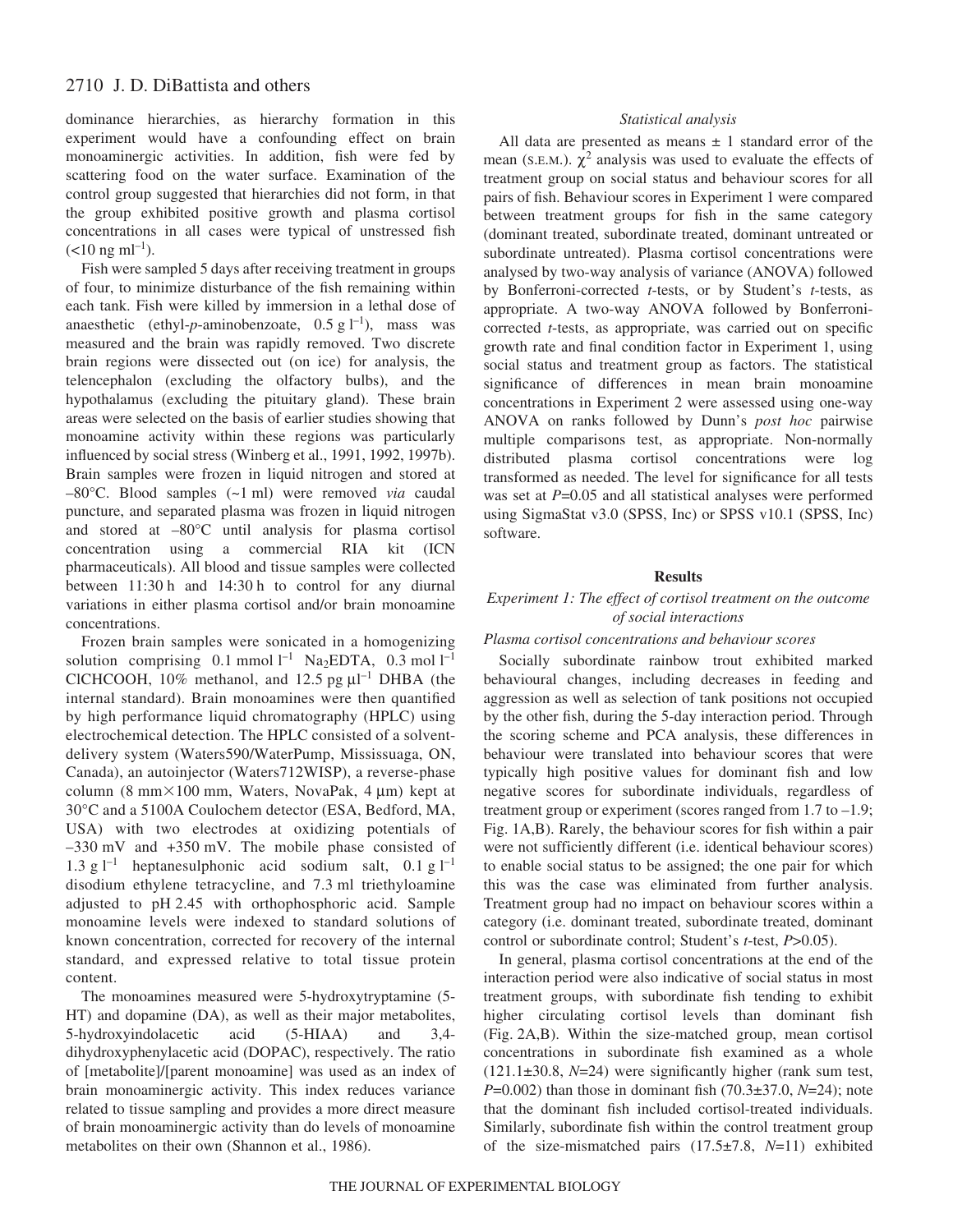

Fig. 1. The effects of cortisol and cortisol+RU486 treatments (single dose injections) on the behaviour scores of (A) size-matched (respectively, 14 and 10 pairs) and (B) size-mismatched (respectively, 14 and 10 pairs) pairs of rainbow trout *Oncorhynchus mykiss* confined together for 5 days. Values are means  $\pm$  1 s.E.M.; *N* values are given in the figure. Means were calculated for each combination of social status and treatment within a treatment group to give dominant treated, subordinate treated, dominant untreated, and subordinate untreated categories. There was no significant effect of treatment group on behaviour score within a category (Student's *t*-test, *P*>0.05).

significantly higher (rank sum test, *P*=0.030) cortisol levels than did dominant fish (4.63±2.9, *N*=11). This difference was eliminated, however, in the cortisol treatment group of the size-mismatched trial (dominant mean=29.5±15.7, *N*=10, subordinate mean=145.8±73.5, *N*=10; rank sum test, *P*=0.121) owing to high variability in circulating cortisol concentrations within cortisol-treated fish. In addition, cortisol administration was generally effective in raising plasma cortisol levels, with cortisol-treated fish in either size-matched pairs (overall mean=154.7±43.2, *N*=24) or the cortisol treatment group of size-mismatched pairs (153.0±72.4, *N*=10) exhibiting significantly higher (rank sum test, *P*=0.004 and 0.021, respectively) circulating cortisol concentrations than the corresponding untreated groups (size-matched, overall mean=36.7±14.4, *N*=24; size-mismatched cortisol treatment group mean=22.2±14.4, *N*=10).

An experimental protocol in which cortisol-treated or cortisol+RU486 treated individuals were paired with a

Table 1. A summary of the  $\chi^2$  analysis of the effects of cortisol *treatment on social status in size-matched pairs of rainbow trout* Oncorhynchus mykiss *confined together for 5 days*

| Treatment      | $\chi^2$ | $\chi^2$ 0.05,1 | Conclusion                        |
|----------------|----------|-----------------|-----------------------------------|
| Cortisol       | 5.14(14) | 3.84            | Reject H <sub>0</sub> $(P<0.025)$ |
| Cortisol+RU486 | 0.8(10)  | 3.84            | Fail to reject $H_0(P>0.25)$      |

Numbers in parentheses are *N* values. The null hypothesis  $(H_0)$ was that there was a 50% probability that the treated fish within a pair would become subordinate. The alternative  $(H_A)$  was that the treatment tested had a significant effect on this probability.

conspecific that was <1.5% different in fork length revealed significant differences in behaviour as a result of treatment.  $\chi^2$ analysis indicated that cortisol-treated fish became subordinate more often than expected by chance alone (Table·1). This effect of cortisol was eliminated by simultaneous treatment with RU486; untreated and cortisol+RU486-treated fish were equally likely to be relegated to subordinate social status (Table 1). In an attempt to elucidate the importance of circulating cortisol concentrations relative to a factor that is known to affect the outcome of social interactions in rainbow trout (i.e. body size; Abbott and Dill, 1985), an experiment was carried out in which untreated or cortisol-treated individuals were paired with a conspecific that was at least 5% (range 4.6–17.4%) smaller in fork length. The larger fish became dominant in 86% of size-mismatched pairs of trout in which both fish were untreated (*N*=14 pairs), a result that was confirmed to be significantly different than that expected by chance alone *via*  $\chi^2$  analysis (Table 2). This size effect was eliminated by cortisol treatment (*N*=10 pairs), in which only 40% of larger (treated) fish became dominant.  $\chi^2$  analysis indicated that cortisol treatment  $(\chi^2=0.8, d.f.=1, P>0.25)$  decreased the probability, to the point where it was not significantly different than that expected by chance alone, of larger fish within each pair becoming dominant (Table 2).

#### *Condition factor and specific growth rate*

Prior to the onset of social interactions, there were no significant differences in initial condition factor  $(CF_i)$  for either

Table 2. A summary of the  $\chi^2$  analysis of the effects of cortisol *treatment on social status in size-mismatched pairs of rainbow trout* Oncorhynchus mykiss *confined together for 5 days*

| for 5 days |           |                 |                               |  |  |  |
|------------|-----------|-----------------|-------------------------------|--|--|--|
| Treatment  |           | $\chi^2$ 0.05,1 | Conclusion                    |  |  |  |
| Control    | 14.28(14) | 3.84            | Reject $H_0(P<0.001)$         |  |  |  |
| Cortisol   | 0.8(10)   | 3.84            | Fail to reject $H_0$ (P>0.25) |  |  |  |

Numbers in parentheses are  $N$  values. The null hypothesis  $(H_0)$ was that there was a 50% probability that the larger fish within a pair would become dominant. The alternative (H<sub>A</sub>) was that the treatment tested had a significant effect on this probability.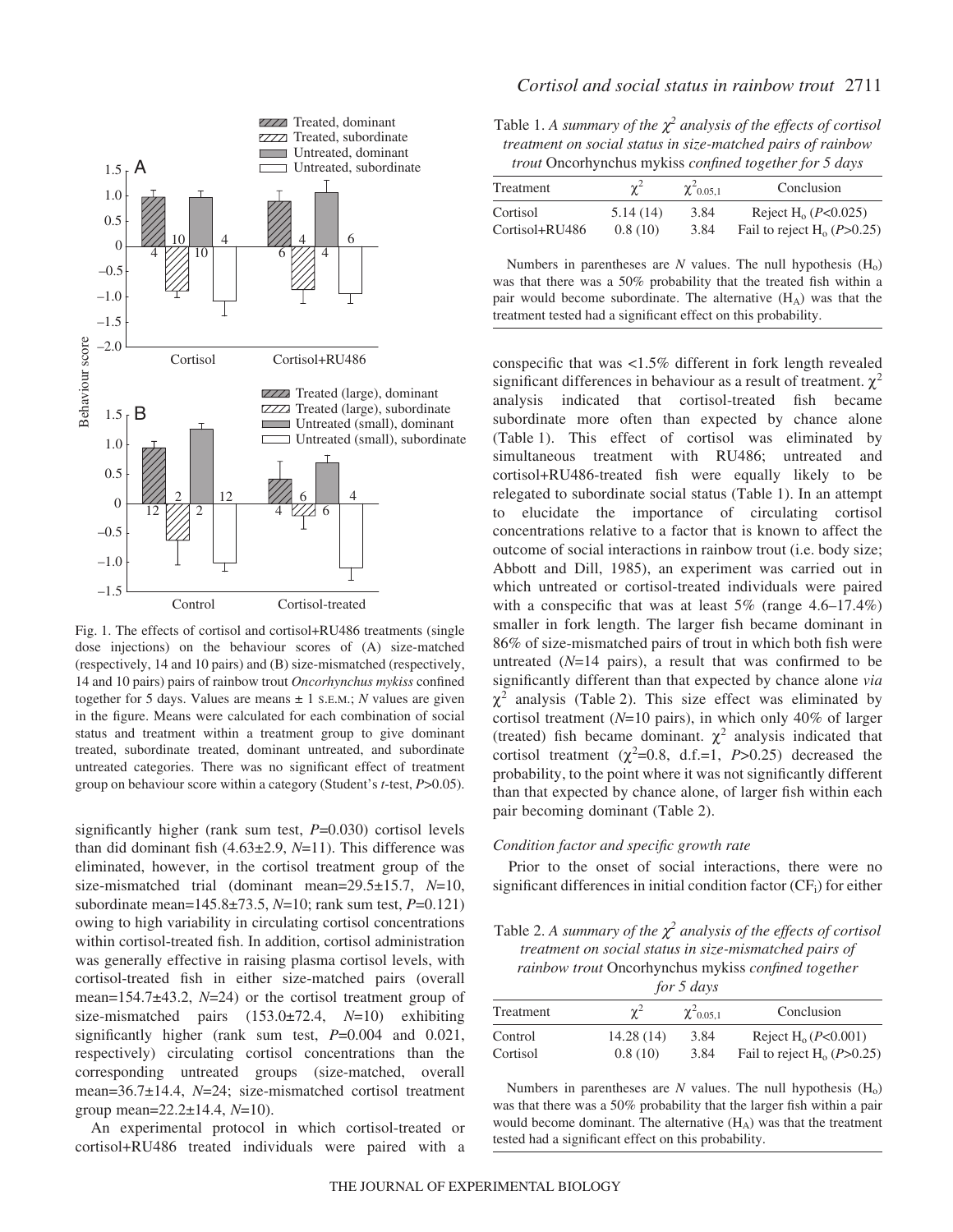

Fig. 2. The effects of cortisol and cortisol+RU486 treatments on plasma cortisol concentrations in (A) size-matched (respectively, 14 and 10 pairs) and (B) sizemismatched (respectively, 11 and 10 pairs) rainbow trout *Oncorhynchus mykiss* confined in pairs for 5 days. Values are means  $\pm$  1 s.E.M.; *N* values are given in the figure. Means were calculated for each combination of social status and treatment within a treatment group to give dominant treated, subordinate treated, dominant untreated, and subordinate untreated categories. See text for statistical analysis of these data.

size-matched or size-mismatched pairs of rainbow trout (sizematched pairs CF<sub>i</sub>=1.08±0.014, *N*=48; size-mismatched pairs  $CF_i=1.11\pm0.021$ ,  $N=48$ ). Similarly, neither social status (twoway ANOVA, *P*=0.141) nor treatment group (*P*=0.937) had a significant effect on final condition factor  $(CF_f)$  within sizematched pairs of fish at the end of the 5-day interaction period (Table 3). By contrast, significant effects of social status (two-way ANOVA, *P*=0.006) were present within pairs of size-mismatched fish for  $CF_f$  (Table 4), with dominant fish exhibiting significantly higher  $CF_f$  values than subordinate fish  $(P=0.006)$ .

Determination of specific growth rates (SGR) revealed significant effects of both social status (two-way ANOVA, *P*<0.001) and treatment group (*P*=0.036), as well as significant interactions (*P*=0.003), within size-matched pairs of fish (Table 3). Dominant individuals demonstrated significantly higher growth rates than subordinate fish in the cortisol (*P*<0.001) but not the cortisol+RU486 treatment group (*P*=0.08). Furthermore, growth rates for dominant fish from the cortisol+RU486 treated group were significantly lower than those of dominants from the cortisol treatment group (*P*=0.01). Finally, SGR for cortisol-treated fish was significantly lower (*P*=0.005) than that of non-injected fish with which they were paired, while a similar analysis in the cortisol+RU486 group revealed no difference (*P*=0.72, data not shown), a finding that suggests that the observed differences in growth might be a cortisol-mediated effect. Within sizemismatched pairs of rainbow trout, both social status (two-way ANOVA, *P*<0.001) and treatment group (*P*=0.012) had a significant effect on SGR, although there were no significant interactions between these factors  $(P=0.154;$  Table 4). Growth rates were significantly higher for dominant over subordinate fish (*P*<0.001), and for control over

cortisol-treated fish (*P*=0.012).

### *Experiment 2: The effect of cortisol administration on brain monoamine levels*

To assess the impact of circulating cortisol concentrations on brain monoaminergic activity, groups of trout were injected

Table 3. Specific growth rates and final condition factors of dominant and subordinate rainbow trout Oncorhynchus mykiss from *cortisol and cortisol+RU486 treatment groups confined in size-matched pairs for 5 days*

| Treatment      | Social status           | $SGR$ (% growth/day)                                         | $CF_f (100 \times g cm^{-3})$            |  |
|----------------|-------------------------|--------------------------------------------------------------|------------------------------------------|--|
| Cortisol       | Dominant<br>Subordinate | $0.25 \pm 0.12$ <sup>a</sup> (14)<br>$-1.16\pm0.19^{b}$ (14) | $1.09\pm0.03(14)$<br>$0.99\pm0.03(14)$   |  |
| Cortisol+RU486 | Dominant<br>Subordinate | $-0.58\pm0.13^{b}$ (10)<br>$-1.01\pm0.13^{b}$ (10)           | $1.04\pm0.03(10)$<br>$1.05 \pm 0.04(10)$ |  |

SGR, specific growth rate;  $CF_f$ , final condition factor.

Values are means ± 1 S.E.M. (*N*). For SGR, groups that do not share a letter are significantly different from one another (two-way ANOVA with treatment group and social status as factors, *P*=0.036 for treatment group, *P*<0.001 for social status, and *P*=0.003 for interactions between these two factors); there were no significant effects of treatment group or social status on  $CF_f$  (two-way ANOVA,  $P=0.937$  for treatment group, *P*=0.141 for social status, and *P*=0.088 for interactions).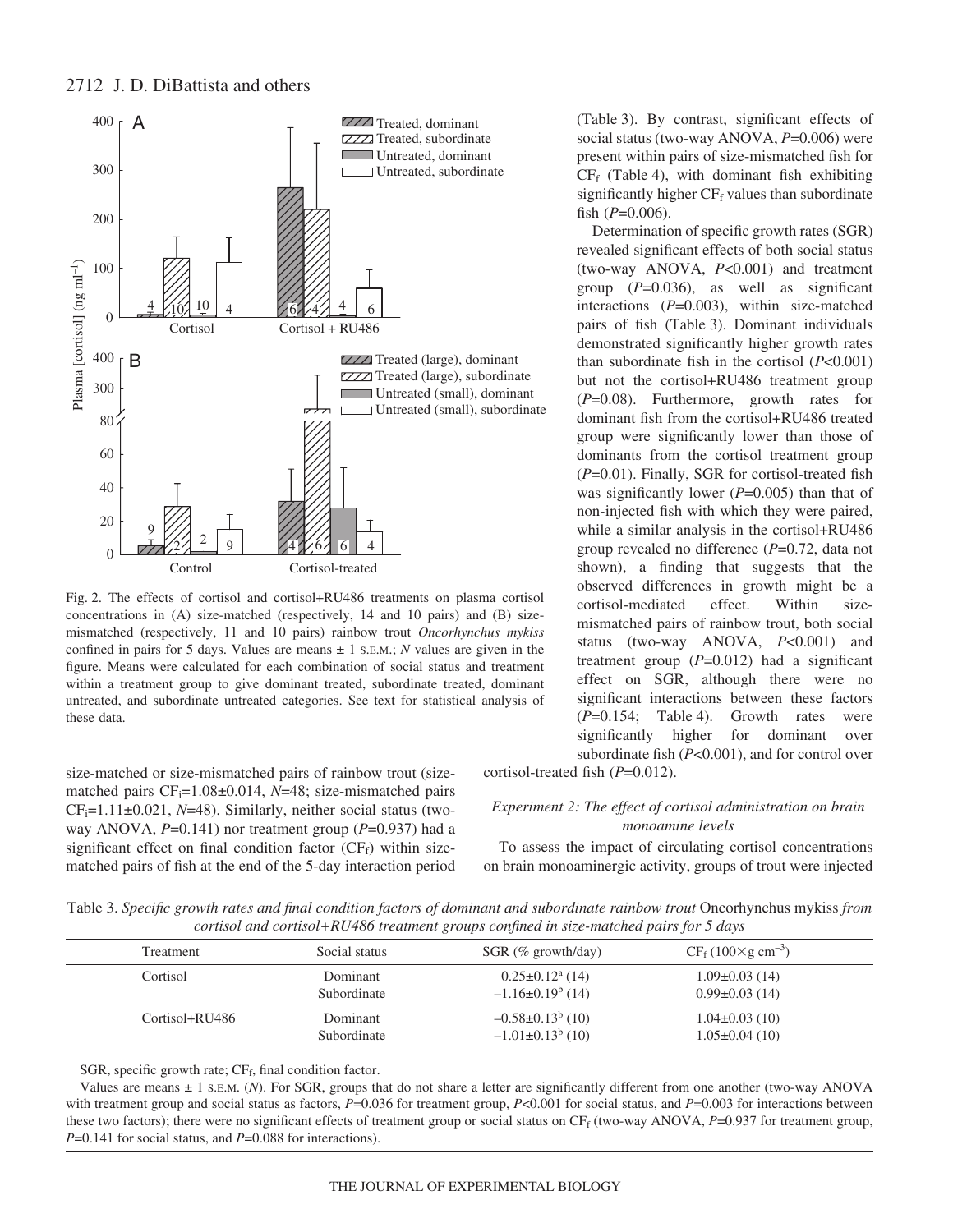| Treatment | Social status           | $SGR$ (% growth/day)                                      | $CF_f (100 \times g cm^{-3})$               |  |
|-----------|-------------------------|-----------------------------------------------------------|---------------------------------------------|--|
| Control   | Dominant<br>Subordinate | $0.70\pm0.28(14)$<br>$-0.76\pm0.16*(14)$                  | $1.08 \pm 0.03$ (14)<br>$0.99\pm0.03*$ (14) |  |
| Cortisol  | Dominant<br>Subordinate | $-0.30\pm0.22^{\dagger}$ (10)<br>$-1.05\pm0.29$ ** $(10)$ | $1.04\pm0.03(10)$<br>$1.05\pm0.04*(10)$     |  |

Table 4. Specific growth rates and final condition factors of dominant and subordinate rainbow trout Oncorhynchus mykiss from *control and cortisol treatment groups confined in size-mismatched pairs for 5 days*

SGR, specific growth rate;  $CF_f$ , final condition factor.

Values are means ± 1 S.E.M. (*N*). The data were analysed by two-way ANOVA with treatment group and social status as factors. In neither case was there a significant interaction term between these two factors. Thus, \*significant effect of social status (dominant *vs* subordinate); † significant effect of treatment group (control *vs* cortisol-treated) (two-way ANOVA; for SGR, *P*=0.012 for treatment group, *P*<0.001 for social status and  $P=0.154$  for interactions between these two factors; for CF<sub>f</sub>,  $P=0.129$  for treatment group,  $P=0.006$  for social status and  $P=0.113$  for interactions).

intraperitoneally with a slow-release pellet of cortisol. Circulating plasma cortisol concentrations increased significantly (one-way ANOVA on ranks, *P*<0.001) with cortisol administration (Fig. 3). The levels attained in the plasma in both cortisol and cortisol+RU486 injected fish were similar to those associated with moderately stressed salmonids (Gamperl et al., 1994; Wendelaar Bonga, 1997), and marginally lower than those observed in previous studies that adopted similar methods (e.g. Vijayan et al., 2003; McDonald and Wood, 2004).

Brain monoaminergic activity was evaluated as a function of cortisol administration. Outlier tests were used to exclude any values that were greater than 10 standard deviations from the mean, thus identifying and accounting for HPLC measurement errors (in total, 5 data points were removed from subsequent analyses: 3 cortisol+RU486 injected 5-HT values in the telencephalon, one control DA value in the telencephalon, and one cortisol injected 5-HT value in the hypothalamus; three 'zero' DA values were also excluded from



Fig. 3. Mean plasma cortisol concentrations in untreated rainbow trout *Oncorhynchus mykiss* (control; *N*=12) as well as those given an intraperitoneal implant containing either cortisol (50 mg hydrocortisone 21-hemisuccinate  $kg^{-1}$  fish;  $N=10$ ) or cortisol+RU486 (500 mg mifepristone  $kg^{-1}$  fish; *N*=12). Values are means  $\pm$  1 s.E.M. Groups that do not share a letter were significantly different from one another (one-way ANOVA on ranks followed by Dunn's *post hoc* multiple comparisons test, *P*<0.001).

the data set). Within the telencephalon, mean serotonergic activity was significantly increased by the cortisol implant treatment (one-way ANOVA on ranks, *P*=0.008), an effect that was eliminated by simultaneous administration of the glucocorticoid receptor antagonist RU486 (Fig. 4C). This enhanced serotonergic activity observed in trout given cortisol implants reflected the significant lowering of telencephalon 5- HT concentration (one-way ANOVA on ranks, *P*<0.001; Fig. 4A) in the absence of significant change in 5-HIAA level (Fig. 4B). Interestingly, significantly lower levels of both 5-HT and 5-HIAA (one-way ANOVA on ranks, *P*<0.001) were measured in the telencephalon of trout treated with implants containing both cortisol and RU486. Significant differences in telencephalon dopaminergic activity also occurred (one-way ANOVA on ranks,  $P=0.021$ ; Fig. 4F), although neither DA nor DOPAC concentrations in the telencephalon differed significantly among treatment groups (one-way ANOVA on ranks,  $P=0.086$  and 0.057, respectively; Fig. 4D,E). While the effect of cortisol treatment in decreasing telencephalon dopaminergic activity was not quite statistically significant, a significant reduction from the control value was observed when cortisol was administered with RU486 (Fig. 4F). The absence of difference between the cortisol and cortisol+RU486 treatment groups (Fig. 4F) suggested that cortisol did in fact have a significant impact on telencephalon dopaminergic activity.

Surprisingly, the observed effects of cortisol treatment on serotonergic and dopaminergic activities in the hypothalamus were opposite to those in the telencephalon; hypothalamic serotonergic activity was significantly reduced by cortisol implants (one-way ANOVA on ranks, *P*<0.001; Fig. 5C), while dopaminergic activity was significantly increased (oneway ANOVA on ranks, *P*<0.001; Fig. 5F). The lower serotonergic activity occurred because of a significant reduction in 5-HIAA concentrations (one-way ANOVA on ranks, *P*<0.001; Fig. 5B) even though hypothalamic 5-HT was unchanged (one-way ANOVA on ranks,  $P=0.078$ ; Fig. 5A). The higher dopaminergic activity reflected significant increases of hypothalamic DOPAC levels (one-way ANOVA on ranks, *P<*0.001; Fig. 5E) in combination with significantly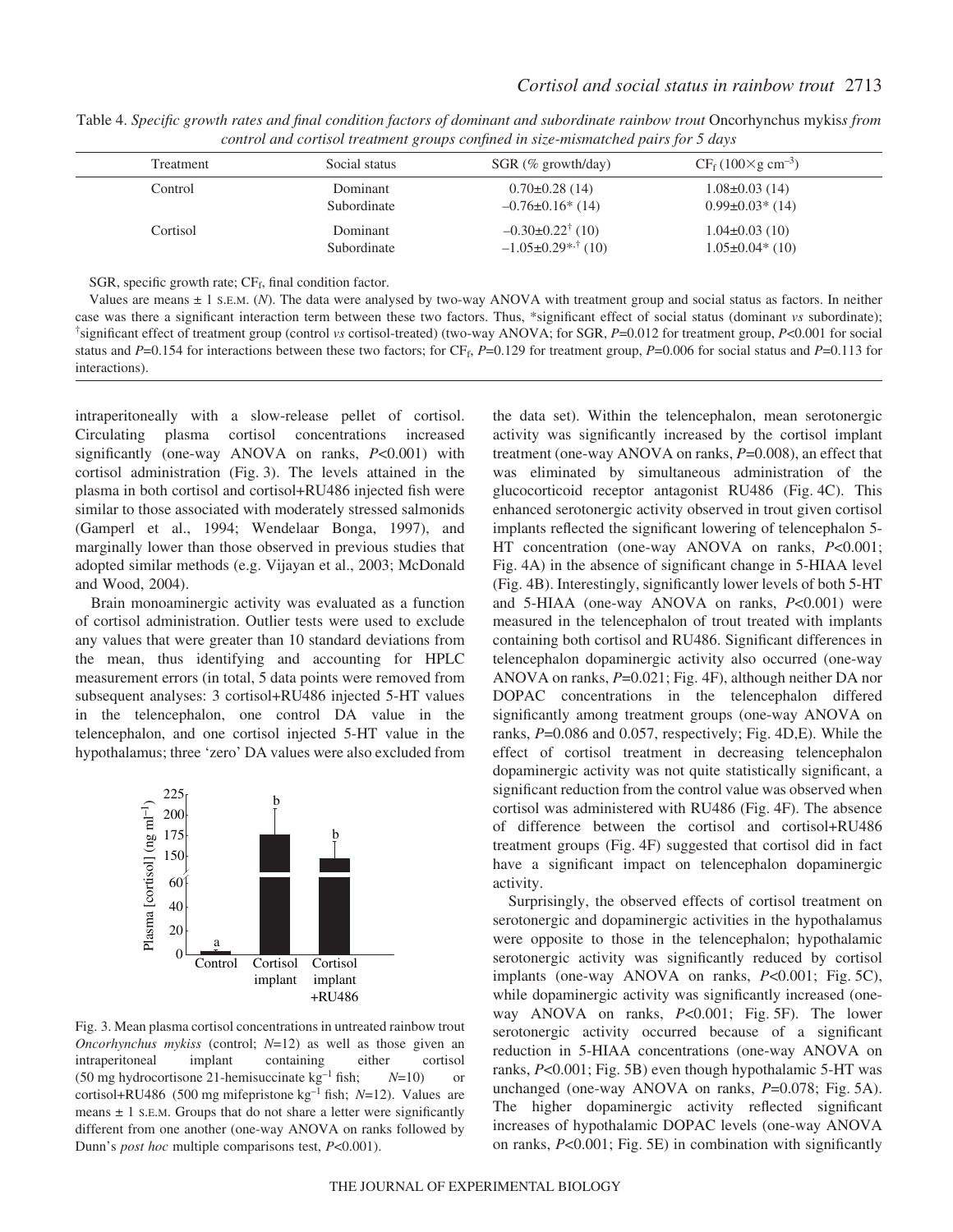lower dopamine concentrations (one-way ANOVA on ranks, *P*<0.001; Fig. 5D). However, in no case did simultaneous administration of RU486 abolish these effects.

#### **Discussion**

The findings of the present study implicate circulating cortisol concentrations as one factor that determines the outcome of competitive social interactions between pairs of



Fig. 4. Monoamine concentrations (A,D), main monoamine metabolite concentrations (B,E) and the ratio of concentrations of main metabolite to parent monoamine (monoaminergic activity; C,F) for serotonin (A–C) and dopamine (D–F) in the telencephalon of rainbow trout *Oncorhynchus mykiss* treated with cortisol. Cortisol was administered by intraperitoneal implant on its own ('implant', 50 mg hydrocortisone 21-hemisuccinate  $kg^{-1}$  fish) or simultaneously with the glucocorticoid receptor blocker RU486 (500 mg mifepristone  $kg^{-1}$  fish); an additional group of untreated fish served as a control group. Values are means  $\pm$  1 s.E.M.;  $N=10-12$  for the control group, *N*=10 for the group given cortisol implants, and *N*=9–10 for the cortisol implant + RU486 treatment group. Treatment groups that do not share a letter were significantly different from one another (one-way ANOVA on ranks followed by Dunn's *post hoc* multiple comparisons test; *P* values, A<0.001, B=0.014, C=0.008, D=0.086, E=0.057, F=0.021).

rainbow trout. Specifically, high plasma cortisol levels predisposed individual trout towards low social status. Although the physiological mechanisms underlying the effect of cortisol on the outcome of agonistic encounters remain to be fully elucidated, the data support a role for interactions between circulating cortisol concentrations and brain monoaminergic activity as an indirect modulator of competitive ability.

Competitive ability is probably the key determinant of the winner of agonistic contests within juvenile salmonid fish, although factors such as prior residence can also play a role (Bachman, 1984; Rhodes and Quinn, 1998; Cutts et al., 1999). Competitive ability, in turn, reflects numerous factors including innate aggressiveness (Adams et al., 1998; Cutts et al., 1999), prior experience of winning or losing social contests (Abbott and Dill, 1985; Rhodes and Quinn, 1998), body size in some cases (Abbott and Dill, 1985; Rhodes and Quinn, 1998) and, presumably, physiological condition (e.g. Guderley and Couture, 2005). Physiological parameters such as abundant energy reserves, good condition and perhaps high metabolic capacity might be expected to correlate with competitive strength. For example, among several salmonid species, fish with higher metabolic rates prior to social interactions tended to achieve higher social status (Metcalfe et al., 1995; Yamamoto et al., 1998; Cutts et al., 1999; McCarthy, 2001). High metabolic rate was associated with greater levels of aggression in juvenile Atlantic salmon (Cutts et al., 1998), suggesting a mechanism through which high metabolic rate could translate into competitive success, and emphasizing the complexity of factors that determine competitive ability.

Previous work suggested that circulating cortisol levels might also be a physiological factor that affects competitive ability (Gregory and Wood, 1999; Sloman et al., 2001). Specifically, Sloman et al. (2001) documented significantly higher plasma cortisol levels prior to social interaction in rainbow trout that were identified as subordinate following pairing with a conspecific. Similarly, Gregory and Wood (1999) attributed the greater fin damage sustained by cortisoltreated trout held together with untreated trout to a cortisol-related competitive disadvantage. The results of the present study confirmed and extended these observations by revealing a causal relationship between high plasma cortisol concentrations prior to social interactions, and subsequent subordinate social status within pairs of rainbow trout. Experimental elevation of plasma cortisol levels was associated with a statistically significant increase in the probability of relegation to subordinate rank, an effect that was eliminated by blocking cortisol receptors using the glucocorticoid receptor antagonist RU486 (Table 1). Notably, the few (4 of 14) cortisol-treated fish that did achieve dominant status failed to exhibit elevated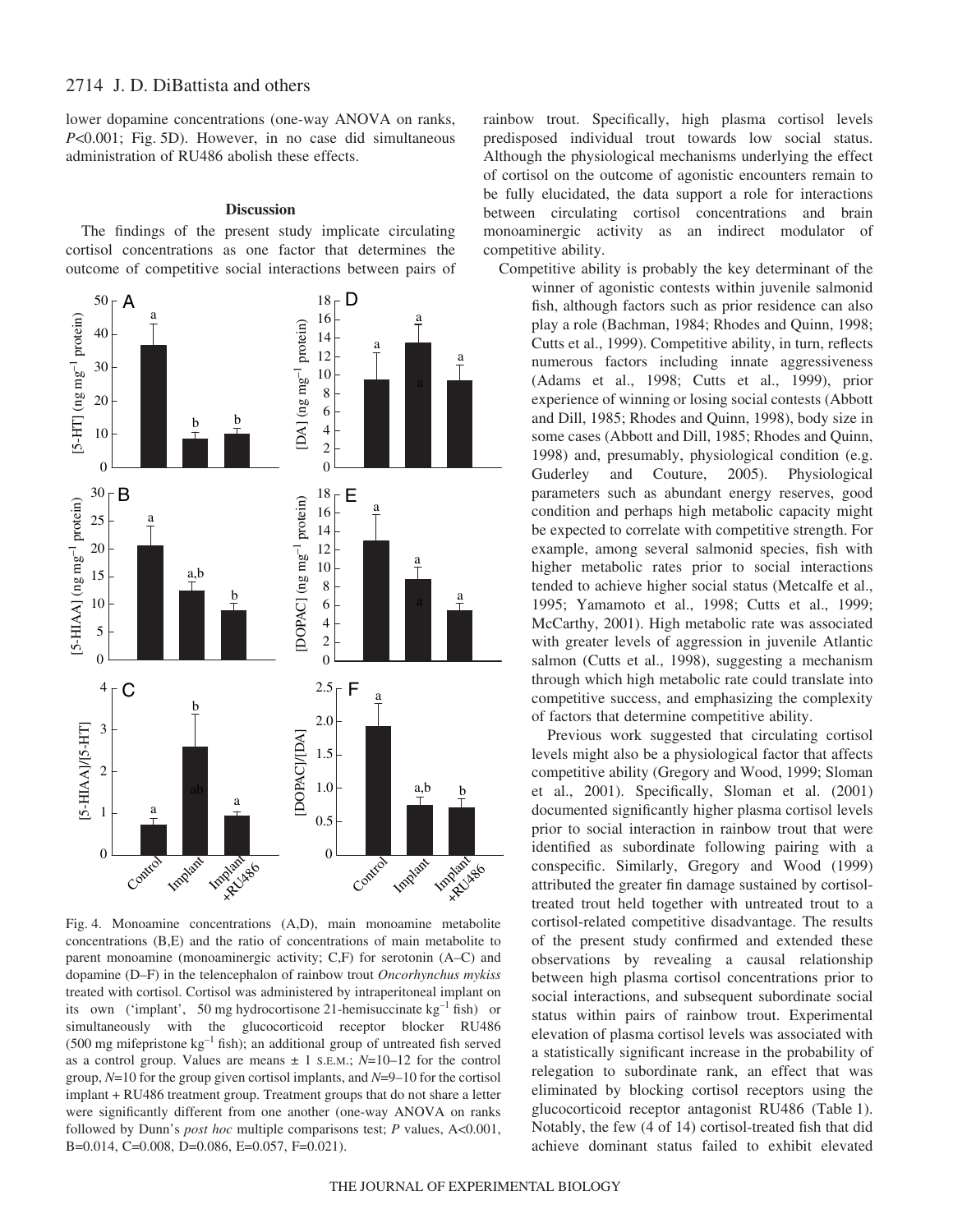plasma cortisol concentrations (Fig. 2). It is possible that these fish simply did not receive an effective dose of cortisol *via* the implant. As cortisol levels in the plasma reflect the balance between cellular biosynthesis and secretion into the blood (i.e. production), as well as clearance of the hormone from circulation (Mommsen et al., 1999), these fish may alternatively have been able to combat cortisol treatment by increasing cortisol clearance from the plasma, although this possibility remains to be tested.

Cortisol treatment also countered the effect of large size in determining dominance (Table 2). Larger fish became dominant in 86% of pairs in which both fish were untreated, a result that was in agreement with previous studies that reported a positive correlation between body size and dominant social status in rainbow trout (Bachman, 1984; Abbott and Dill, 1985). This significant effect of size in assuring dominant status was lost when the larger fish were treated with cortisol; only 40% of cortisol-treated large fish became dominant. The effect of cortisol treatment on the outcome of social interactions observed in the present study fits well with previous reports in which social status was closely linked with the magnitude of the cortisol response to an acute stressor (Pottinger and Carrick, 2001). Pottinger and Carrick (2001) found that within genetically maintained lines of rainbow trout selected for divergent cortisol responses to an acute confinement stress, high responding (HR) trout (i.e. greater elevation of cortisol levels) preferentially became subordinate when paired with size-matched, low-responsive (LR) trout in staged social encounters. Although Pottinger and Carrick (2001) were unable to determine whether the link between social status and cortisol responses to an acute stress was causal or circumstantial, the results of the present study point to a causal relationship.

A causal relationship between high plasma cortisol levels and low social status in rainbow trout could be the result of one or more underlying physiological mechanisms. One possibility is that high circulating cortisol levels affect competitive ability directly by depressing physiological condition so that fish are not able to compete effectively. Prolonged experimental administration of cortisol lowers growth rate and condition factor, and increases mortality (Barton et al., 1987; Pickering and Pottinger, 1989; Gregory and Wood, 1999), effects that have been attributed to

appetite suppression, the mobilisation of energy reserves, changes in digestive tract morphology, reduced food conversion efficiency, increased metabolic rate, and immune function suppression (Barton et al., 1987; Pickering and Pottinger, 1989; Morgan and Iwama, 1996; Gregory and Wood, 1999; De Boeck et al., 2001). For example, the mean specific growth rate of cortisol-treated fish in the present study was significantly lower over the 5 day interaction period than



Fig. 5. Monoamine concentrations (A,D), main monoamine metabolite concentrations (B, E) and the ratio of concentrations of main metabolite to parent monoamine (monoaminergic activity; C,F) for serotonin (A,B,C) and dopamine (D,E,F) in the hypothalamus of rainbow trout *Oncorhynchus mykiss* treated with cortisol. Cortisol was administered by intraperitoneal implant either on its own ('implant',  $50 \text{ mg}$  hydrocortisone 21hemisuccinate  $kg^{-1}$  fish) or simultaneously with the glucocorticoid receptor blocker RU486 (500 mg mifepristone  $kg^{-1}$  fish); an additional group of untreated fish served as a control group. Values are means ± 1 S.E.M.; *N*=12 for the control group, *N*=9–10 for the group given cortisol implants, and *N*=12 for the cortisol implant+RU486 treatment group. Treatment groups that do not share a letter were significantly different from one another (one-way ANOVA on ranks followed by Dunn's *post hoc* multiple comparisons test; *P* values, A=0.078, B<0.001, C<0.001, D<0.001, E<0.001, F<0.001).

that of the untreated fish with which they were paired, an effect that was cortisol-specific since it was eliminated by coadministration of RU486. Similarly, the chronic elevation of plasma cortisol attendant upon low social status probably accounted for, at least in part (see Gilmour et al., 2005), the generally significantly lower growth rates of subordinate fish relative to dominant fish (Tables 3, 4). These findings are in agreement with previous reports in which lower growth rates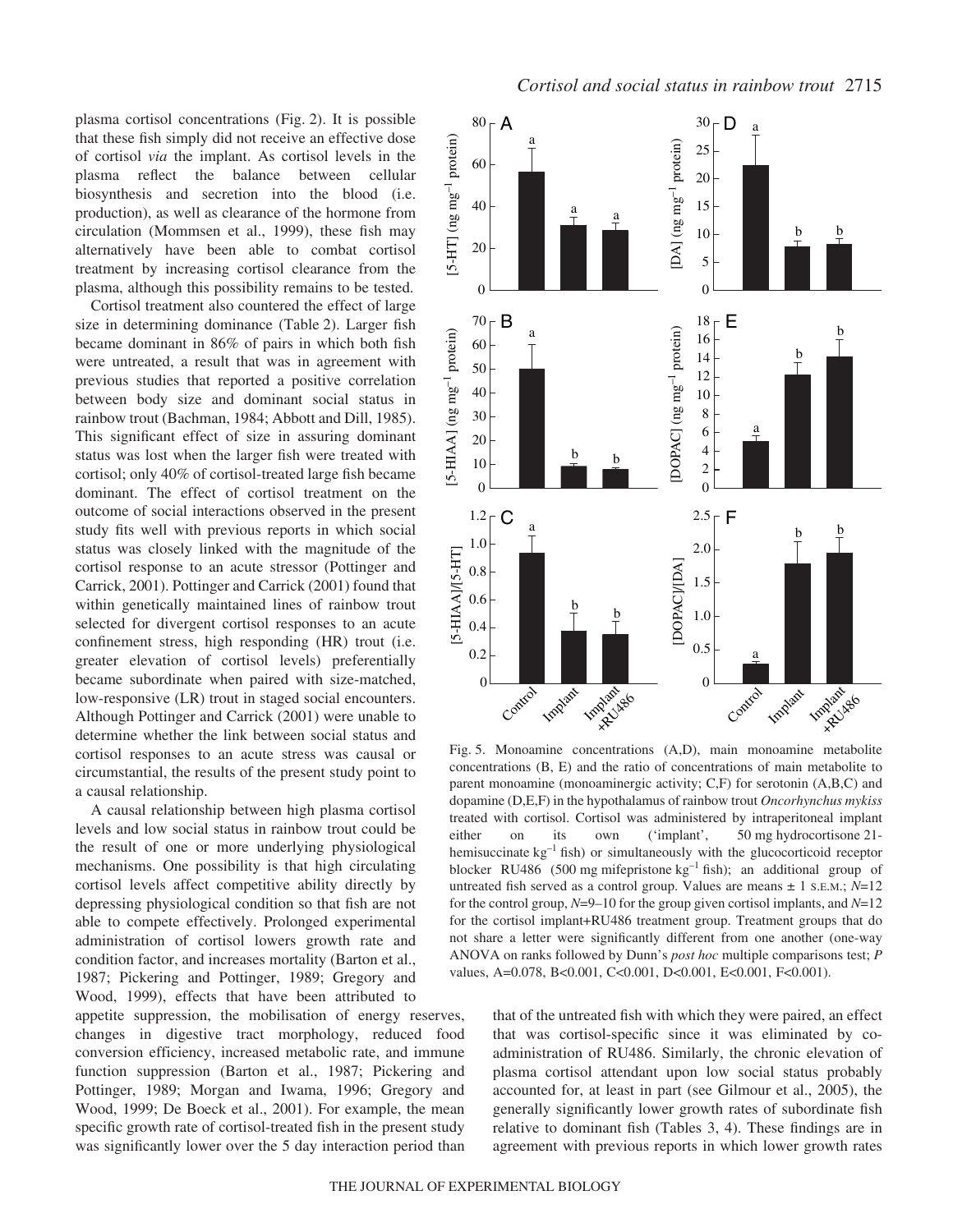were exhibited by fish of low social status (Abbott and Dill, 1989; Sloman et al., 2000a,b). However, the deleterious impact of cortisol on physiological condition reflects prolonged elevation of the hormone, whereas cortisol levels were raised in the present study only 48 h prior to the initiation of social interactions. Thus, while cortisol-induced physiological depression may diminish competitive ability, and may have contributed to the association reported by Sloman et al. (2001) between higher plasma cortisol prior to pairing and subsequent subordinate status, it is unlikely to be the sole explanation for the results of the present study.

Alternatively, cortisol could affect competitive ability by modulating behaviour in either a direct or indirect fashion. For example, time- and context-dependent effects of cortisol administration were observed on aggressive behaviour and locomotory activity in rainbow trout (Øverli et al., 2002a). The locomotory response to an intruder was enhanced after 1 h of cortisol treatment, whereas both aggressive behaviour and activity in an intruder test were inhibited following 48 h of cortisol treatment. Locomotory activity in the absence of an intruder was unchanged by cortisol treatment, suggesting an indirect role for cortisol in modifying behaviour, through interactions with other signaling systems activated under particular circumstances (Øverli et al., 2002a). Similarly, studies involving HR and LR rainbow trout found that HR trout reacted to stress-induced increased plasma cortisol concentrations by marked changes in locomotor activity, whereas LR trout did not (Overli et al., 2001, 2002b). With respect to social interactions in salmonid fish, brain monoamines, specifically serotonin and dopamine, represent a signaling system of particular interest because the behaviours characteristic of high or low social status are thought to result in large part from the changes in brain monoaminergic activity that accompany victory or loss in competitive encounters (reviewed by Winberg and Nilsson, 1993). The results of the present study support, albeit not conclusively, a role for cortisol in modifying brain monoaminergic activity, and hence suggest that the causal link between high cortisol and low social status may reflect an indirect modulatory action of cortisol on behaviour mediated through brain monoaminergic systems.

Relative to control fish, serotonergic activity was markedly higher and dopaminergic activity was lower in the telencephalon of cortisol-treated trout (Fig. 4). This result is consistent with work on other vertebrate groups in which corticosteroids have been found to affect brain serotonergic activity (reviewed by Chaouloff, 1993, 2000). For example, intraperitoneal injection of corticosterone in male *Anolis carolinesis* lizards significantly enhanced serotonergic activity within 20 min in two separate brain regions (Summers et al., 2000), and intracorticol infusion evoked transient, dosedependent increases in serotonin overflow from neurons in the hippocampus (Summers et al., 2003). The effects of cortisol administration on telencephalon serotonergic and dopaminergic activity observed in the trout of the present study seemed to mimic those produced by defeat in an agonistic contest (Winberg et al., 1991, 1992). Experimental treatments

designed to increase brain 5-HT levels and/or serotonergic activity generally have been reported to elicit behavioural inhibition in fish (but see Stoddard et al., 2003), whereas high brain dopaminergic activity, on the other hand, seems to facilitate aggressive behaviour (Winberg and Nilsson, 1993). For example, aggressive behaviour in rainbow trout was suppressed by dietary administration of the 5-HT precursor Ltryptophan, a treatment that also increased brain serotonergic activity (Winberg et al., 1991). Similarly, territorial aggression in a coral reef fish was depressed by intraperitoneal injection of the 5-HT selective reuptake inhibitor fluoxetine (Perrault et al., 2003), while intracranial injection of either 5-HT or fluoxetine inhibited aggressive 'chirping' behaviour in a weakly electric fish (Maler and Ellis, 1987). Aggressive behaviour in several salmonid species was increased following treatment with the DA receptor agonist apomorphine (Tiersch and Griffith, 1988) or DA itself (Nechayev and Musatov, 1992), and oral administration of the DA precursor, L-dopa, increased the probability of winning dominant social status in Arctic charr (Winberg and Nilsson, 1992). Thus, high circulating cortisol levels may be linked to low social status through a pathway in which cortisol-induced increases in brain serotonergic activity and/or decreases in dopaminergic activity result in the inhibition of the aggressive behaviour critical for success in agonistic encounters.

Within the hypothalamus, cortisol treatment resulted in a significant decrease of serotonergic activity and an increase of dopaminergic activity (Fig. 5), effects opposite to those observed in the telencephalon of cortisol-treated fish (Fig. 4), and opposite also to the impact of social defeat on hypothalamic serotonergic activity (Winberg and Nilsson, 1993). The hypothalamus is a key component of the hypothalamic– pituitary–interrenal (HPI) stress axis in fish (Wendelaar Bonga, 1997; Mommsen et al., 1999). Hypothalamic corticotropin releasing factor acts on the pituitary to stimulate the secretion of adrenocorticotropic hormone, which in turn elicits cortisol synthesis and mobilisation from interrenal cells. Cortisol secretion *via* this pathway may be modulated by the negative feedback actions of cortisol at the levels of the hypothalamus and pituitary (Mommsen et al., 1999), and several lines of evidence suggest that hypothalamic 5-HT also may be involved in the regulation of the HPI axis (e.g. Winberg et al., 1997a; Lepage et al., 2002, 2003; Hoglund et al., 2002). Experimental elevation of plasma cortisol would be expected to downregulate endogenous cortisol secretion *via* negative feedback. It is conceivable that the lowering of hypothalamic serotonergic activity observed in cortisol-treated fish reflected such a downregulation of cortisol secretion pathways.

The changes of monoaminergic activity in the telencephalon and hypothalamus of cortisol-treated rainbow trout were in general not abolished by co-administration of the glucocorticoid receptor antagonist RU486 (Figs 4, 5), except in the case of telencephalon serotonergic activity (Fig. 4C). While these findings raise concerns about whether the responses were cortisol-specific, at least two plausible explanations exist. First, the responses may be mediated *via* a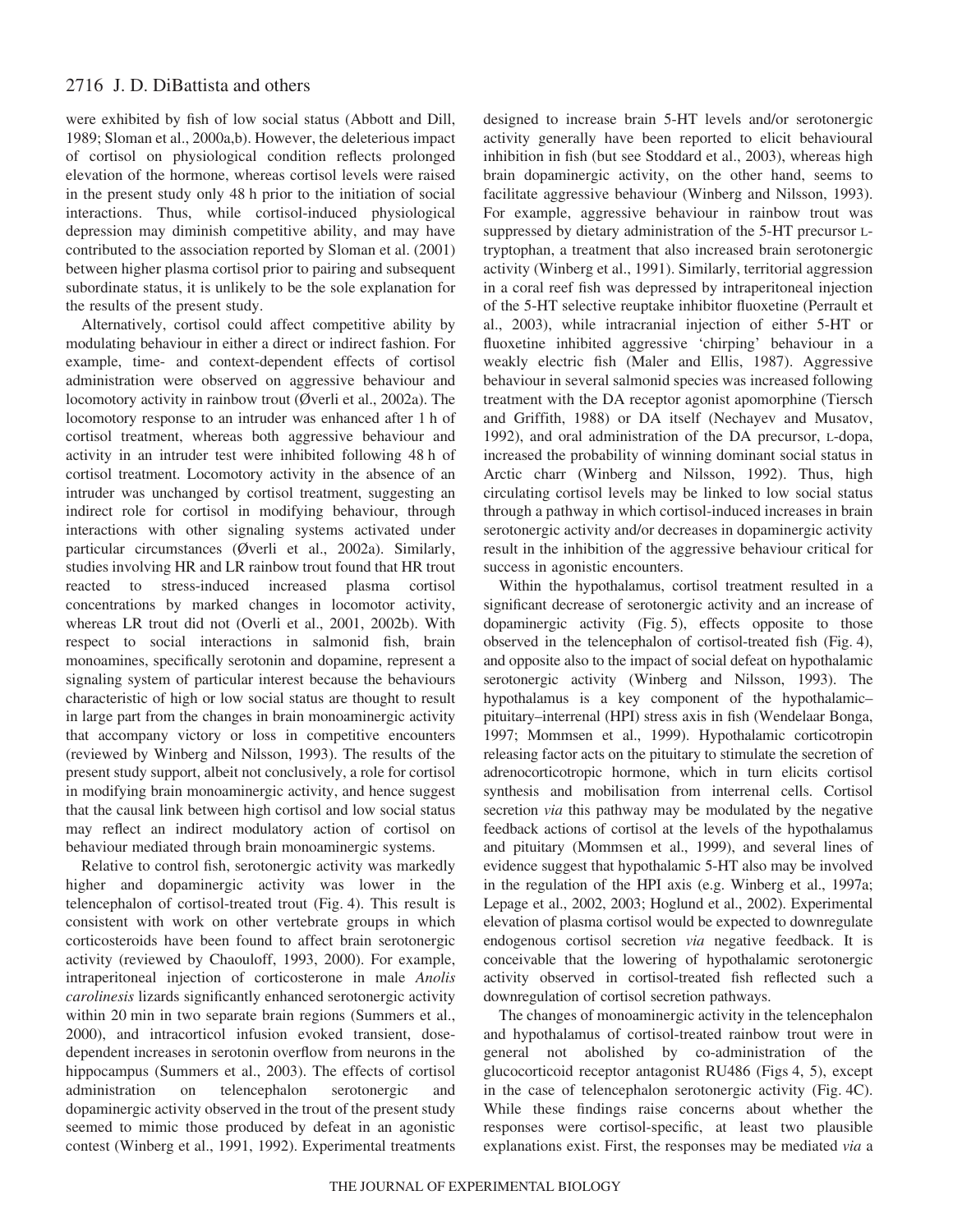mineralocorticoid receptor (MR) rather than a glucocorticoid receptor (GR). In mammals, MRs and GRs exhibit different expression patterns in the brain and play different roles in mediating the effects of corticosteroids (Chaouloff, 2000; Korte, 2001). GRs are widely distributed in the forebrain of rainbow trout (Teitsma et al., 1997, 1998) and the recently identified fish MR (Colombe et al., 2000; Greenwood et al., 2003; Sturm et al., 2005) also appears to be present in the brain (Greenwood et al., 2003; Sturm et al., 2005). However, the relative distributions and roles of the two corticosteroid receptors in fish brains remain to be explored. Alternatively, cortisol may exert effects in the brain *via* non-genomic mechanisms, a route of action that has been well documented in mammals (reviewed by Makara and Haller, 2001). For example, Mikics (2004) suggested that glucocorticoids rapidly increased aggressive behaviour in rats *via* non-genomic mechanisms. The non-genomic effects of corticosteroids are much more rapid than the genomic responses, and resistant to both GR and MR blockade (Makara and Haller, 2001).

In conclusion, the results of the present study revealed a causal association between high plasma cortisol concentrations and low social status, and in general supported cortisol-induced changes in brain monoaminergic activity as a potential regulatory pathway for this effect. Clearly, however, additional work is required to validate the hypothesis that high circulating cortisol levels modify brain serotonergic activity and/or dopaminergic activity in trout, resulting in the suppression of aggressive behaviour and a consequent lowering of competitive ability that increases the likelihood of relegation to subordinate social status during agonistic contests.

This study was supported by NSERC of Canada research and equipment grants, as well as PREA (Ontario) funding for graduate student support to K.M.G. H.A. is supported by CIHR funding and is the holder of a Canada Research Chair in Neuroscience. The animals used in this study were cared for in accordance with the principles of the Canadian Council for Animal Care, *Guide to the Care and Use of Experimental Animals*. Experimental protocols were approved by institutional animal care committees. Thanks are extended to J. Thomas, M. Bell and C. Szebedinszky for help with fish sampling, C. Doyon for help with brain dissections, and J. Kulczycki for processing all the brain samples.

#### **References**

- **Abbott, J. C. and Dill, L. M.** (1985). Patterns of aggressive attack in juvenile steelhead trout (*Salmo gairdneri*). *Can. J. Fish. Aquat. Sci.* **42**, 1702-1706.
- **Abbott, J. C. and Dill, L. M.** (1989). The relative growth of dominant and subordinate juvenile steelhead trout (*Salmo gairdneri*) fed equal rations. *Behavior* **108**, 104-113.
- **Adams, C. E., Huntingford, F. A., Turnbull, J. F. and Beattie, C.** (1998). Alternative competitive strategies and the cost of food acquisition in juvenile Atlantic salmon (*Salmo salar*). *Aquaculture* **167**, 17-26.
- **Bachman, R. A.** (1984). Foraging behavior of free-ranging wild and hatchery brown trout in a stream. *Trans. Am. Fish. Soc.* **113**, 1-32.
- **Barton, B. A. and Iwama, G. K.** (1991). Physiological changes in fish from stress in aquaculture with emphasis on the response and effects of corticosteroids. *Ann. Rev. Fish Dis.* **1**, 3-26.
- **Barton, B. A., Schreck, C. B. and Barton, L. D.** (1987). Effects of chronic cortisol administration and daily acute stress on growth, physiological conditions, and stress responses in juvenile rainbow trout. *Dis. Aquat. Org.* **2**, 173-185.
- **Björnsson, B. T.** (1997). The biology of salmon growth hormone: from daylight to dominance. *Fish Physiol. Biochem.* **17**, 9-24.
- **Chaouloff, F.** (1993). Physiopharmacological interactions between stress hormones and central serotonergic systems. *Brain Res. Rev.* **18**, 1-32.
- **Chaouloff, F.** (2000). Serotonin, stress and corticoids. *J. Psychopharmacol.* **14**, 139-151.
- **Colombe, L., Fostier, A., Bury, N. R., Pakdel, F. and Guigen, Y.** (2000). A mineralocorticoid-like receptor in rainbow trout, *Oncorhynchus mykiss*: cloning and characterization of its steroid binding domain. *Steroids* **65**, 319- 328.
- **Cutts, C. J., Metcalfe, N. B. and Taylor, A. C.** (1998). Aggression and growth depression in juvenile Atlantic salmon: The consequences of individual variation in standard metabolic rate. *J. Fish Biol.* **52**, 1026-1037.
- **Cutts, C. J., Brembs, B., Metcalfe, N. B. and Taylor, A. C.** (1999). Prior residence, territory quality and life-history strategies in juvenile Atlantic salmon (*Salmo salar* L.). *J. Fish Biol.* **55**, 784-794.
- **De Boeck, G., Alsop, D. H. and Wood, C. M.** (2001). Cortisol effects on aerobic and anaerobic metabolism, nitrogen excretion, and whole-body composition in juvenile rainbow trout. *Physiol. Biochem. Zool.* **74**, 858-868.
- **Fernandes, M. and Volpato, G. L.** (1993). Heterogeneous growth in the Nile tilapia: Social stress and carbohydrate metabolism. *Physiol. Behav.* **54**, 319- 323.
- **Gamperl, A. K., Vijayan, M. M. and Boutilier, R. G.** (1994). Experimental control of stress hormone levels in fishes: techniques and applications. *Rev. Fish Biol. Fish.* **4**, 215-255.
- **Gilmour, K. M., DiBattista, J. and Thomas, J.** (2005). Physiological causes and consequences of social status in salmonid fish. *Integ. Comp. Biol.* **45**, 263-273.
- **Greenwood, A. K., Butler, P. C., White, R. B., DeMarco, U., Pearce, D. and Fernald, R. D.** (2003). Multiple corticosteroid receptors in a teleost fish: Distinct sequences, expression patterns, and transcriptional activities. *Endocrinology* **144**, 4226-4236.
- **Gregory, T. R. and Wood, C. M.** (1999). The effects of chronic plasma cortisol elevation on the feeding behavior, growth, competitive ability, and swimming performance of juvenile rainbow trout. *Physiol. Biochem. Zool.* **72**, 286-295.
- **Guderley, H. and Couture, P.** (2005). Stickleback fights: Why do winners win? Influence of metabolic and morphometric parameters. *Physiol. Biochem. Zool.* **78**, 173-181.
- **Hoglund, E., Balm, P. H. M. and Winberg, S.** (2002). Stimulatory and inhibitory effects of  $5-HT<sub>1A</sub>$  receptors on adrenocorticotropic hormone and cortisol secretion in a teleost fish, the Arctic charr (*Salvelinus alpinus*). *Neursci. Lett.* **324**, 193-196.
- **Huntingford, F. A. and Turner, A. K.** (1987). *Animal Conflict*. London: Chapman & Hall.
- **Johnsson, J. I. and Björnsson, B. T.** (1994). Growth hormone increases growth rate, appetite and dominance in juvenile rainbow trout, *Oncorhynchus mykiss*. *Anim. Behav.* **48**, 177-186.
- **Johnsson, J. I., Jönsson, E. and Björnsson, B. T.** (1996). Dominance, nutritional state, and growth hormone levels in rainbow trout (*Oncorhynchus mykiss*). *Horm. Behav.* **30**, 13-21.
- **Korte, S. M.** (2001). Corticosteroids in relation to fear, anxiety, and psychopathology. *Neurosci. Biobehav. Rev.* **25**, 117-142.
- **Larson, E. T. and Summers, C. H.** (2001). Serotonin reverses dominant social status. *Behav. Brain Res.* **121**, 95-102.
- **Lepage, O., Tottmar, O. and Winberg, S.** (2002). Elevated dietary intake of L-tryptophan counteracts the stress-induced elevation of plasma cortisol in rainbow trout (*Oncorhynchus mykiss*). *J. Exp. Biol.* **205**, 3679-3687.
- **Lepage, O., Vílchez, I. M., Pottinger, T. G. and Winberg, S.** (2003). Timecourse of the effect of dietary L-tryptophan on plasma cortisol levels in rainbow trout *Oncorhynchus mykiss*. *J. Exp. Biol.* **206**, 3589-3599.
- **Makara, G. B. and Haller, J.** (2001). Non-genomic effects of glucocorticoids in the neural system. Evidence, mechanisms, and implications. *Prog. Neurobiol.* **65**, 367-390.
- **Maler, L. and Ellis, W. G.** (1987). Inter-male aggressive signals in weakly electric fish are modulated by monoamines. *Behav. Brain Res.* **25**, 75-81.
- **McCarthy, I. D.** (2001). Competitive ability is related to metabolic asymmetry in juvenile rainbow trout. *J. Fish Biol.* **59**, 1002-1014.
- **McCarthy, I. D., Carter, C. G. and Houlihan, D. F.** (1992). The effect of